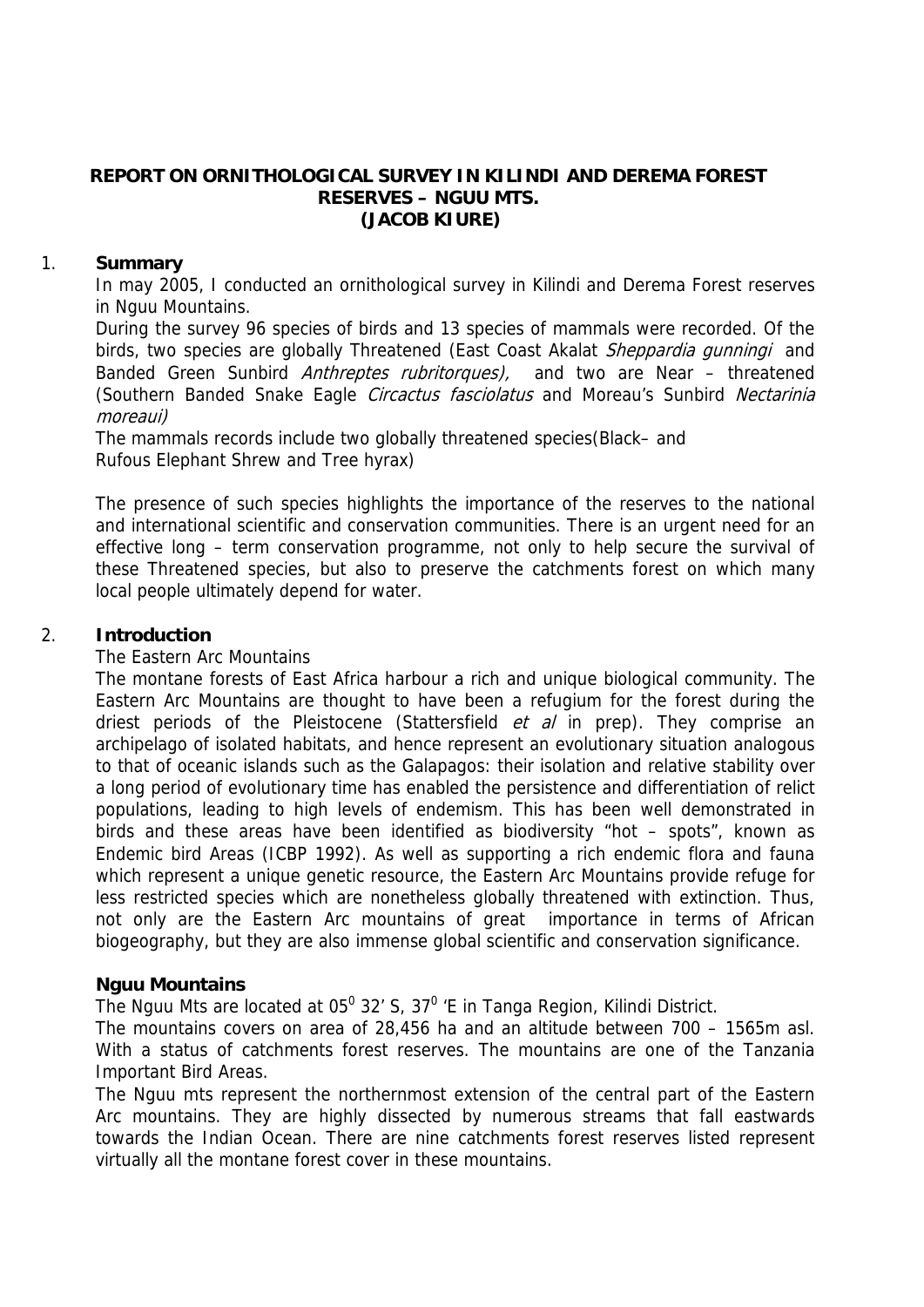Surveyed forest were Kilindi FR which covers on area of 4,299 ha and Derema FR which covers on area of 3,928ha.

## **3. Ornithological survey**

Birds are good indicators of biodiversity because they are widely distributed and their taxonomy and distribution are well known. It has been demonstrated that there is high degree of congruence between patterns of endemism for birds and for other taxa (ICBP 1992).

### **Methodology**

The main objective of this survey was to collect data on birds, part of the project also involves the study of how the birds of these species have related from each another, in this case specimens including blood samples for DNA analysis were collected.

Mist nets were the main method used to capture birds. Nets were set, successively at range of altitudes and were moved every few days to maximize catch rates. 15 mist nets of 220m in total were used in both surveyed localities. Mistneting was conducted in three different sites in Kilindi FR and a single site in Derema FR due to heavy rains.

Intensive field observation was another method used in each site.

Various supplementary techniques were used in addition to field observation. Breaks in the canopy were used to provide observation point for birds such as raptors and hornbills, while fruiting and flowering trees were located and visited frequently for observation of birds such as Turaco and Sunbirds. Mixed – species flocks were located and observed for as long as possible, and details of their composition and the behavior of their members were recorded.

# **4. Results A: Birds**

- 4.1 A total of 96 birds species were recorded during the survey. (See list B)
- 4.2 Anatomical bird specimens collected:- 80 bird skins were collected (see list C) 108 DNA bird blood samples were collected (see list C) 4 wet bird specimens were collected (see list C) 6 birds skeletons were collected (see list C)
- 4.2 217 birds were netted in both surveyed localities (see list D)
- 4.4 Species of conservation interest recorded:

**Southern – Banded snake Eagle** (Circaetus fasciolatus) **Status:** Near – threatened with a wide but localized distribution (collar et al. 1994)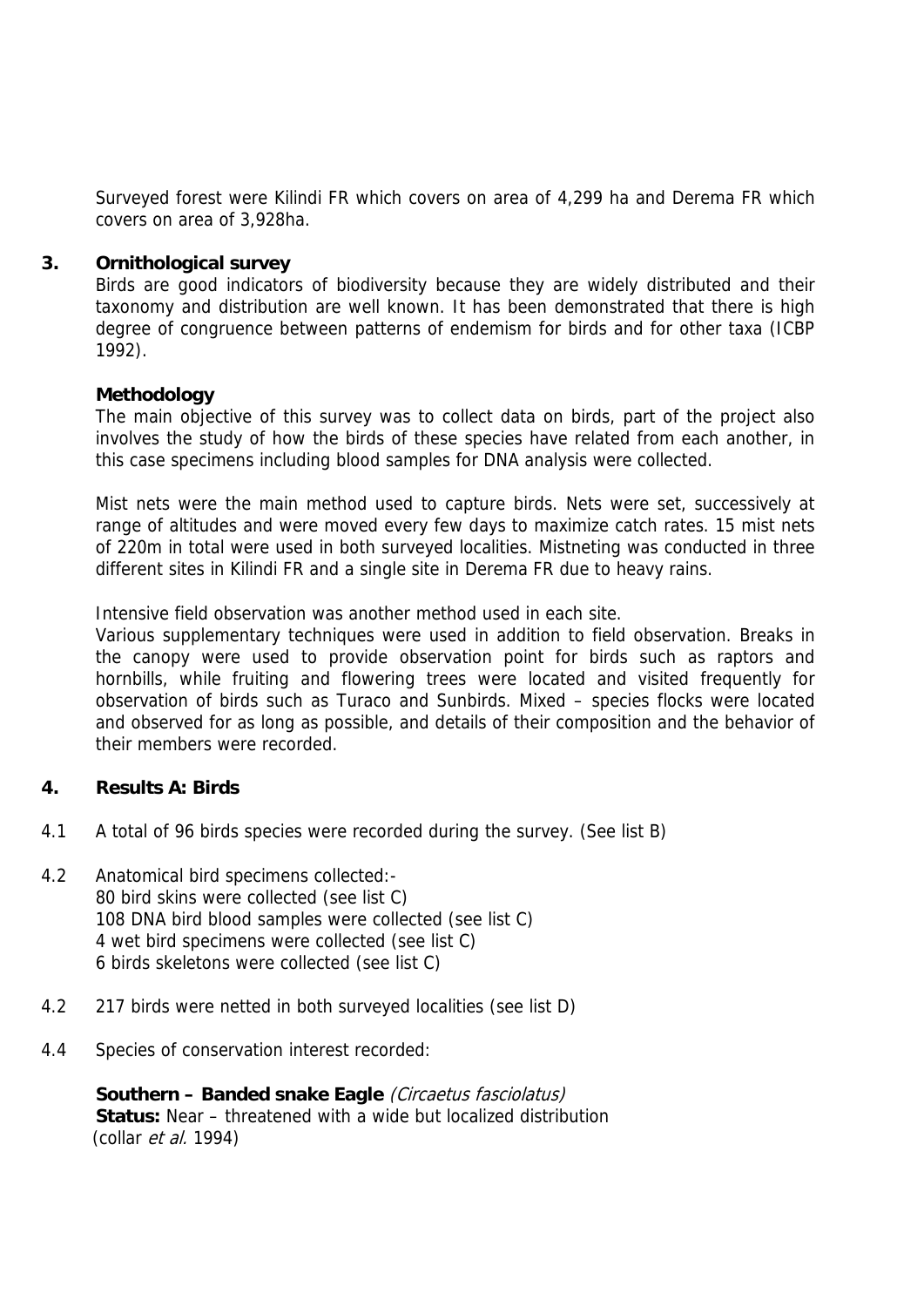**Observation and ecology:** One pair was common at Kilindi FR. It was observed for approximately 10 mins in intact submontane forest.

Brown *et al* (1982) describe this species as a secretive and retiring bird of heavy woodland and forest, which is not often seen in the open. My observations support this, or imply that the species is very rare. Very little is known of the diet and breeding habits (Brown et al 1982).

**Conservation status:** Brown *et al.* (1982) note that this species is probably commoner than supposed, as it is hard to locate and see. Very little is known of this bird, but proven breeding records in Kenya, Mozambique, Zimbabwe and Tanzania suggest a preference for lowland, and in particular coastal, woodland. Therefore, protection of such habitats is probably more important for the survival of this species.

### **Tiny Greenbul** (Phyllastrephus debilis)

**Status:** This Greenbul was considered as a candidate for Threatened status by Collar and Stuart (1985), but is not listed by Collar et al. (1994). It is an endemic resident in coastal Kenya and Tanzania South from the Tana River to the Rufiji River, inland to the Rabai and Shimba Hills, Usambara, Uluguru and Nguru mts. It is also known from Ndungidi and Liwale in south – East Tanzania, Mozambique south to Limpopo and from the Horoni – Lusitu area in Zimbabwe (Keith et al. 1992). This small Greenbul inhabits forest undergrowth up to 1500m.

**Observation and Ecology:** This species was rare with two individuals observed in Kilindi FR. In a mixed – species flock.

**Conservation status:** This species is confirmed as a forest dependent. I observed two individuals in intact submontane forest. There is no evidence to suggest that this species can adapt to habitat degradation. It is likely that numbers of this species will decline as both its lowland and highland forest habitat is progressively cleared, but given its relatively large range, it is not presently under any threat of extinction.

### **White – chested Alethe** (Alethe fuelleborni)

**Status:** This large Alethe has a restricted range in Eastern Arc Mountains EBA (Stattersfield *et al.* in prep). It was previously considered as a candidate for Threatened status by Collar and Stuart (1985), but is not listed in Collar *et al.* (1994). Its range streches across Tanzania from the South Pares and Usambaras in north – east to the Livingstone mts. In the South – west, extending into the extreme north – east of Zambia and north Malawi south to the south Viphya plateau, as well as isolated population on Mt. Gorogonza and the coast around Beira, in central Mozambique (Briton 1980, Keith et al. 1992) though some authors (Mackworth – Praed and Grant 1962, Briton 1980) consider the northern birds as separate race usambarae, based on plumage variation and large size, others consider the species monotypic (Keith et al. 1992). This thrush is common in the undergrowth of certain highland forests of Eastern Tanzania at 900 – 2600m (Britton 1980). Although it is known to be common down to 450m in the east usambara (T. Evance in litt. 1995)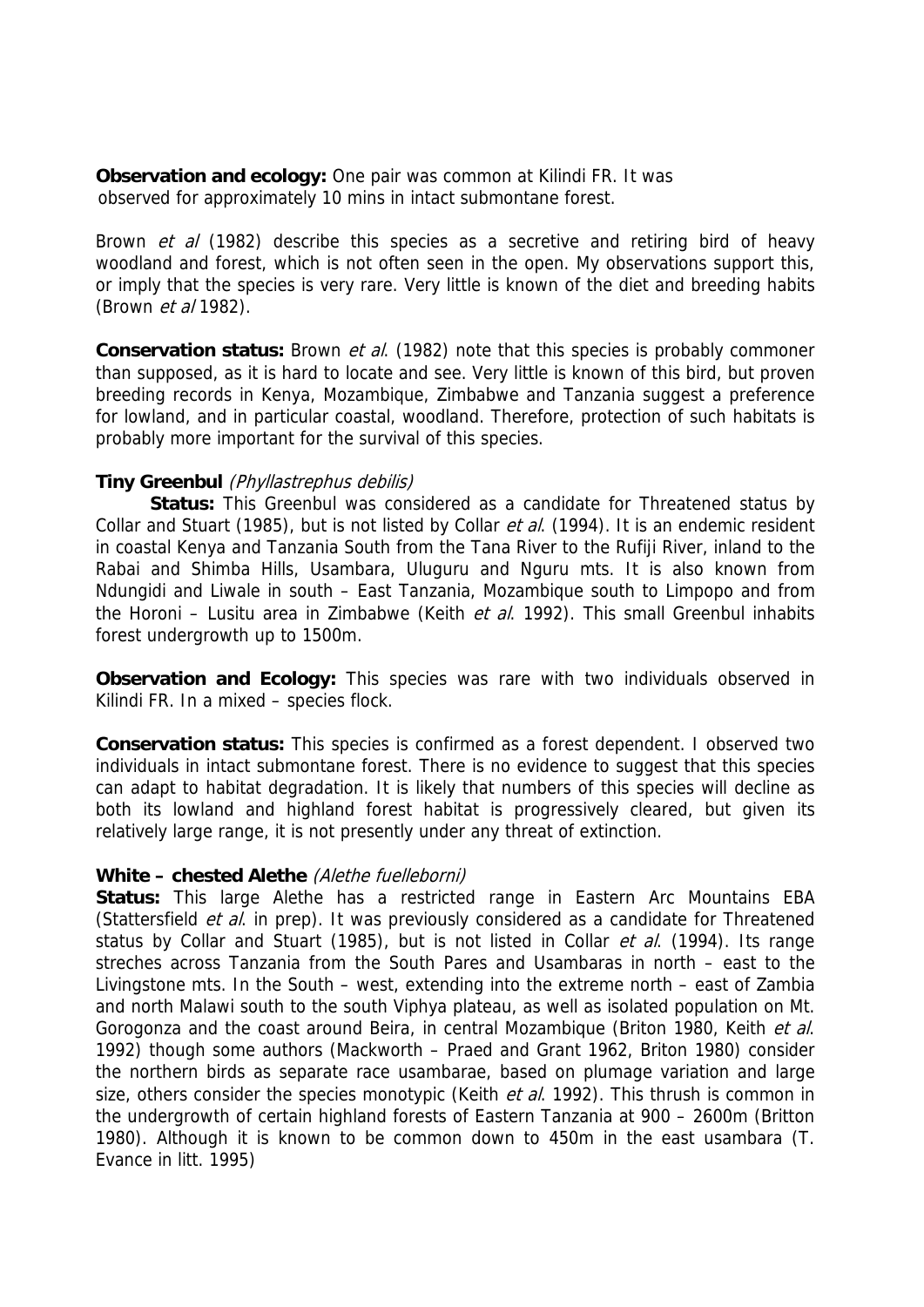## **Observation and ecology**:

This species was generally seen on the ground or in the understorey in areas of intact submontane forest with little undergrowth and herb layer. Most sightings were brief views of single bird flying low and brief perching at  $1 - 4m$ ., on a few occasions individuals were observed foraging.

## **Conservation status**:

Although this species has a restricted range in the montane forest of the Eastern Arc montains EBA, it is considered common within its range (Keith et al. 1992). Taking into account the elusive nature of the species and the high ratio of net records to field sightings, my observations support this idea, and the species may be fairly common at all surveyed sites.

However the species' preferred habitat is being disturbed within the reserves. Pit – sawing and forest clearance must be stopped in both areas to present the destruction of the habitat of important populations of A. fuelleborni.

# **East Coast Akalat** (Sheppardia gunningi)

The population in Nguu mts described as a new race (Fjeldsa et al. 2000)

Status: Threatened: Vulnerable (Collar et al. 1994). This species has a small-occupied range, within which the quality and extent of its forest habitat are declining rapidly in many places, with consequent severe fragmentation. It is highly sensitive to such habitat alteration at most sites and thus its population is projected to be rapidly declining.

# **Observation and ecology**:

This skulking largely ground – haunting thrush was recorded in intact submontane forest at 900 – 1500m. along streams, on fallen longs, and in areas with very tangled vegetation. It was mainly observed either on the ground or flitting between perches at 0.2 – 1.5m. Birds were observed probing amongst leaf littler, turning over leaves to reveal and eat small arthropods, berries and seeds (Contra Keith *et al* 1992) who note this species as purely being insectivorous). It was seen sallying for flying insects, often fly catching from logs.

# **Conservation status:**

My observations of this species indicate a dependence upon intact, moist forest with a relatively dense undergrowth. Therefore this thrush is likely to be highly sensitive to habitat destruction and the clearance of undergrowth for shambas. Accurante population estimates in the Nguu mts are required, but this species may be better classified as Near – threatered.

### **Uluguru violet- backed Sunbird** (Anthreptes neglectus)

**Status:** this species was previously classified as Near – threatened (collar and stuart 1985), but is not listed by (Collar et al 1994). It inhabits forest and forest edge and is known from several forest sites in Eastern Tanzania (up to 1800 m in the Ulugurus) and northern Mozambique, although there are few records of it occurring in coastal Kenya (Hall and Moreau 1970, Briton 1980)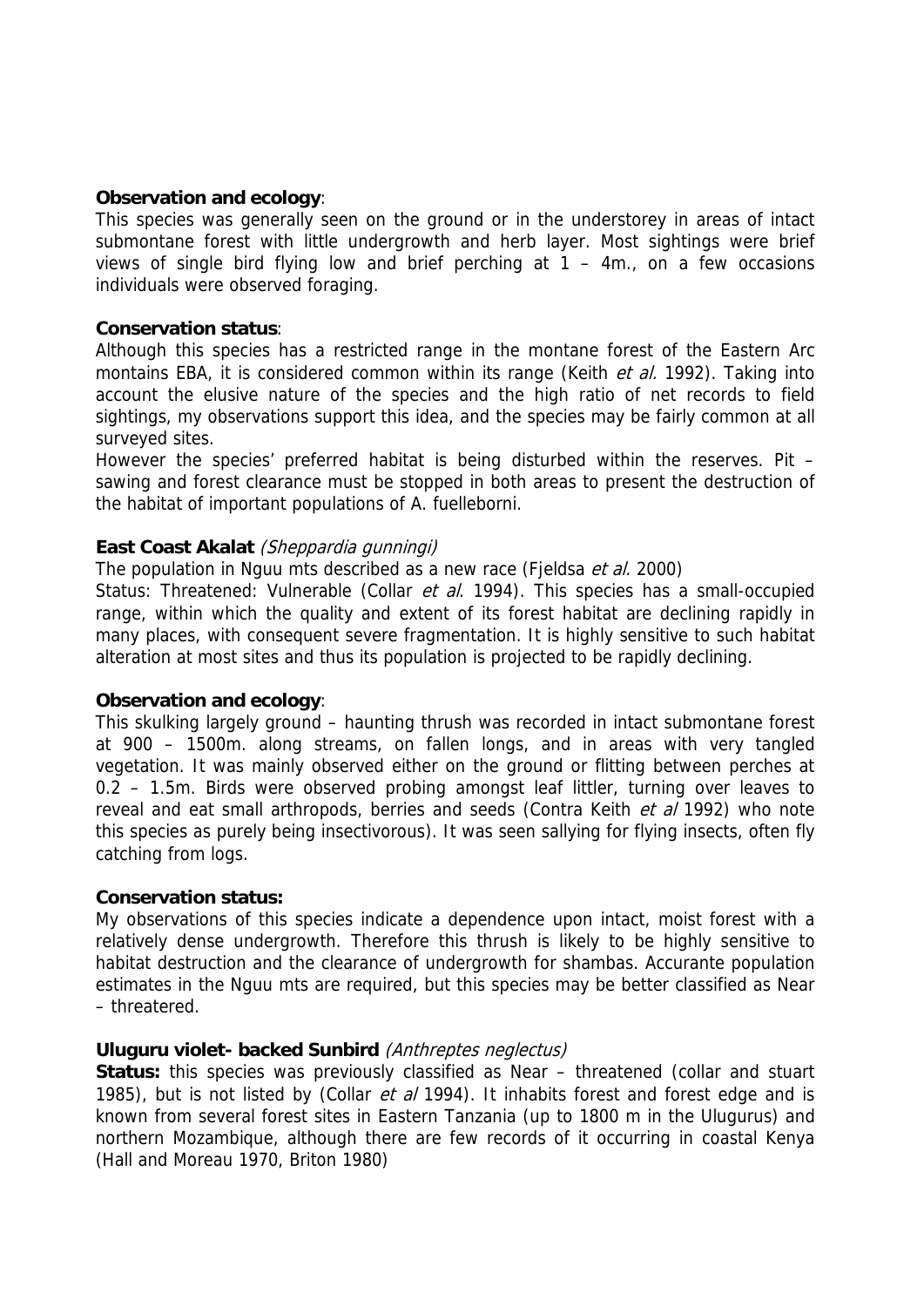### **Observation and ecology:**

This species was recorded in both intact and heavily degraded forest and in public land and cultivated areas.

# **Conservation status:**

It is clear from my observation that while this species is found in intact submontane forest, it is essentially a forest edge bird; it is adaptable and can withstand fairly high levels of habitat degradation. For this reason it is in no immediate danger of extinction, but the fact that it is known from only a few sites make it a species of conservation importance.

### **Moreau's Sunbird** (Nectarinia moreaui)

**Status**:Near – threatened (Collar *et al* 1994) regarded as a canopy and mid –storey specialist (Britton 1980), this species has restricted range in Eastern Arc Mountains EBA (Stattersfield *et al.* prep). It was previously only known from above 1300m in the Ngurus, Ukaguru and Uvidunda mts, and is considered to be a possible hybrid between Loveridges Sunbird and Eastern Double – collared Sunbird by Sibley and Moreau (1990), but a full species by Britton (1980), Collar and Stuart (1985) and Collar et al (1994).

### **Observation and ecology:**

This species was quite rare with two records only in Kilindi FR. The birds were recorded in a forest clearing at 1400m. in a mixed – feeding party foraging in the mid – storey.

### **Conservation status:**

My observations of this poorly known sunbird indicate that it is a forest – dependent species which is likely to be highly sensitive to habitat destruction. It is very likely to occur in other parts of the Nguu mts as well and further searches should be made.

### **Green – headed Oriole** (Oriolus chlorocephalus)

**Status:** This species was previously considered as a candidate for threatened Status by Collar and Stuart (1985), but is not listed in Collar et al (1994). A resident in woodland, intact and secondary forest, this oriole occurs in eastern Tanzania and south – east Kenya. While it is common throughout the lowlands of the East Usambara and in the Nguru mts it is generally considered to be uncommon throughout its range. It has been recorded up to 1800m in the Ulugurus, but it is more usually found below 1000m (Britton 1980).

### **Observations:**

This species was very common in both surveyed sites. It was observed in the canopy and sub – canopy in intact submontane forest and forest – edge habitat. The birds were reqularly observed feeding on fruits, usually in pairs and were occasionally seen in mixed – species flocks.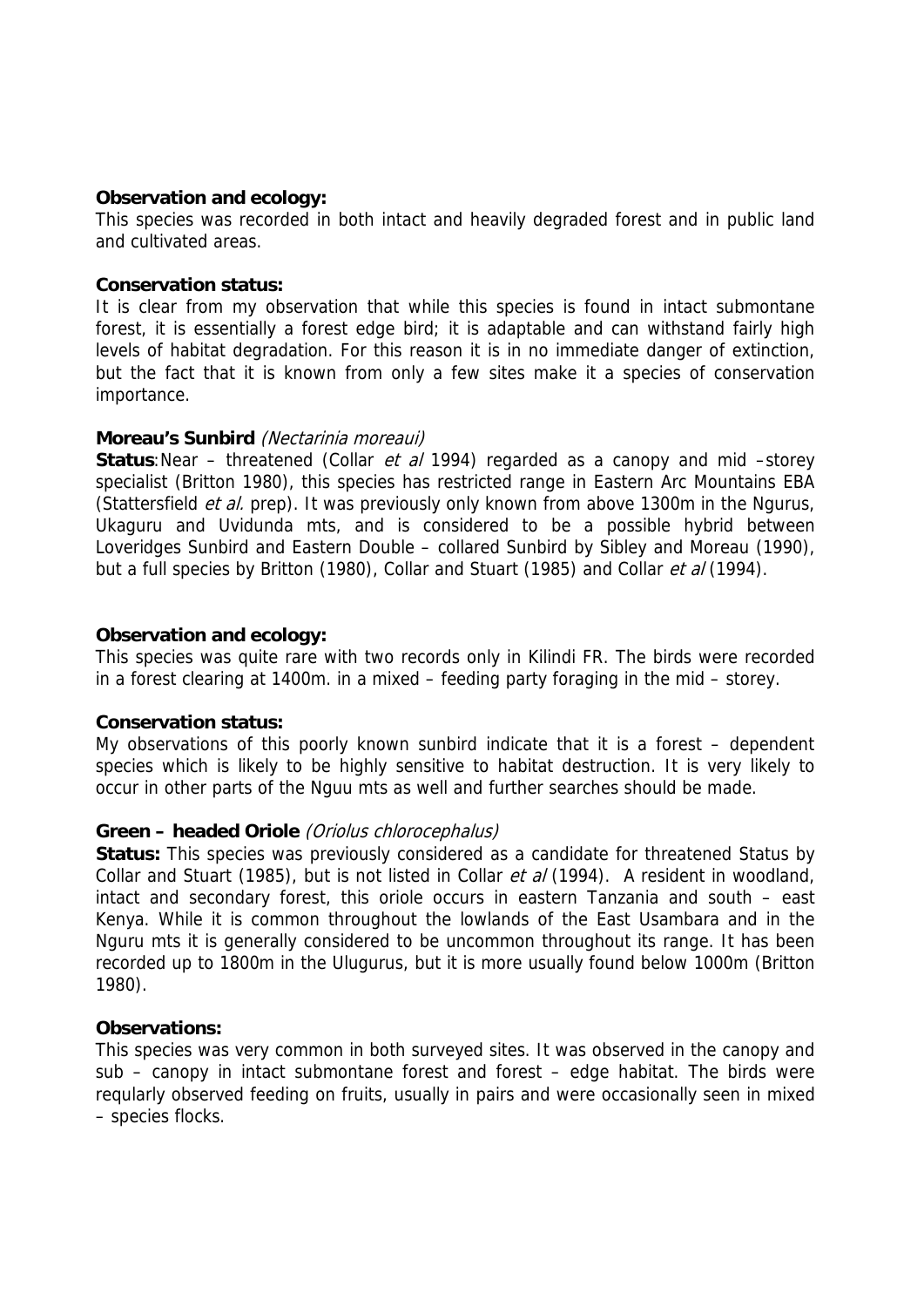### **Conservation status:**

Observation of this species in forest edge habitats imply that it may talerate a degree of habitat degradation. However, in the long term, clearance of evergreen montane forest is likely to have detrimental effects on this species.

## **Kenrick's Starling** (Poeoptera kenricki)

This exclusively arboreal starling was previously considered as a candidate for Threatened status by collar and Stuart (1985), but is not listed in Collar *et al.* (1994). Classified as having a restricted range in the Eastern Arc Mountains EBA (Stattersfield et  $a$  in prep.), this species is found in highland forest at 900 – 2500m. in central Kenya and eastern Tanzania where it is usually common (Britton 1980)

### **Observation and ecology:**

The species was observed in intact and degraded forest – edge, predominantly in the canopy. This species was quite rare with two records only. Birds perched for long periods of time (a maximum of 45 minutes) in the outermost dead branches.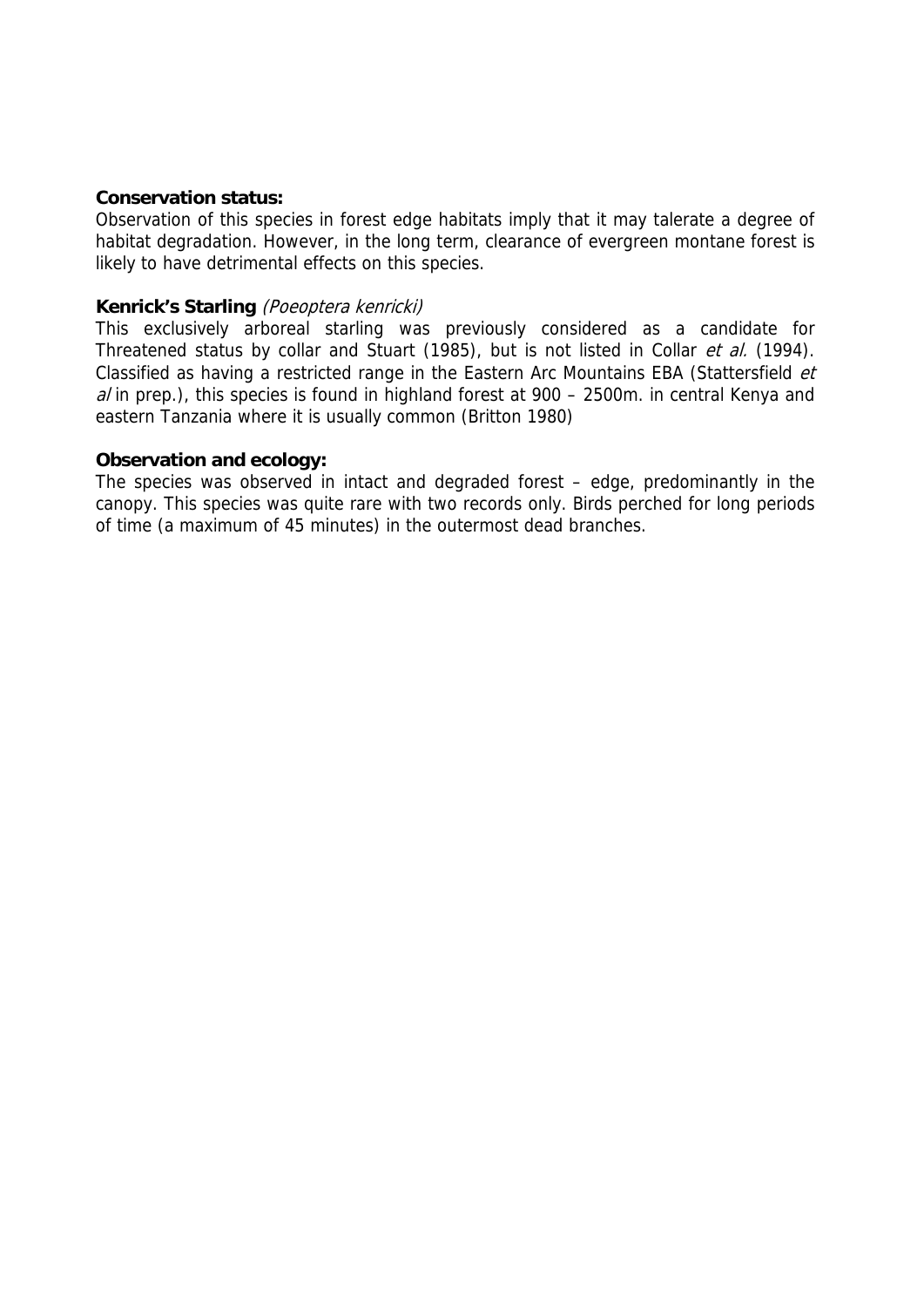#### **Conservation status:**

This species was rare with two records in Kilindi FR. It might be overlooked or under – recorded. While currently not classified as Threatened or near – threatened, deforestation, especially the removal of mature trees within its restricted range, make this species worth of conservation attention.

#### **B: Mammals**

A total of 13 mammal species were recorded during the survey. Following is a species list of recorded mammals: Black – and -Rufous Elephant Shrew (Rhynchocyon cirnei) Common, recorded in both surveyed localities.

Usambara Galago (Galagoides orinus) Common, recorded in both surveyed localities.

Zanzibar Galago (Galagoides zanzibaricus) Common at the forest edge in both Kilindi and Derema FR

Black – and- White Colobus (Colubus polykomos) Rare, a single record of a group of 5 individuals observed in kilindi FR

Blue Monkey (Cercopithecus mitis) Common, recorded in both surveyed sites.

Yellow Balloon (Papio cynocephalus) Recorded at the forest edge and adjacent miombo woodland in both Kilindi and Derema FR.

Red – Billed Coast Squirrel (Funisciurus palliates) Common in both surveyed sites

Porcupine (Hystrix sp) Quills were seen in kilindi FR.

Palm Civet (Nandina binotata) There was single record of one individual inside the forest reserve.

Leopard (Panthera pardus)

Prints and droppings were found by stream in intact submontane forest in kilindi FR. According to local people living near the forest, there have been a loss of goats captured by leopards.

Three Hyrax (Dendrohyrax validus) Abundant recorded both surveyed localities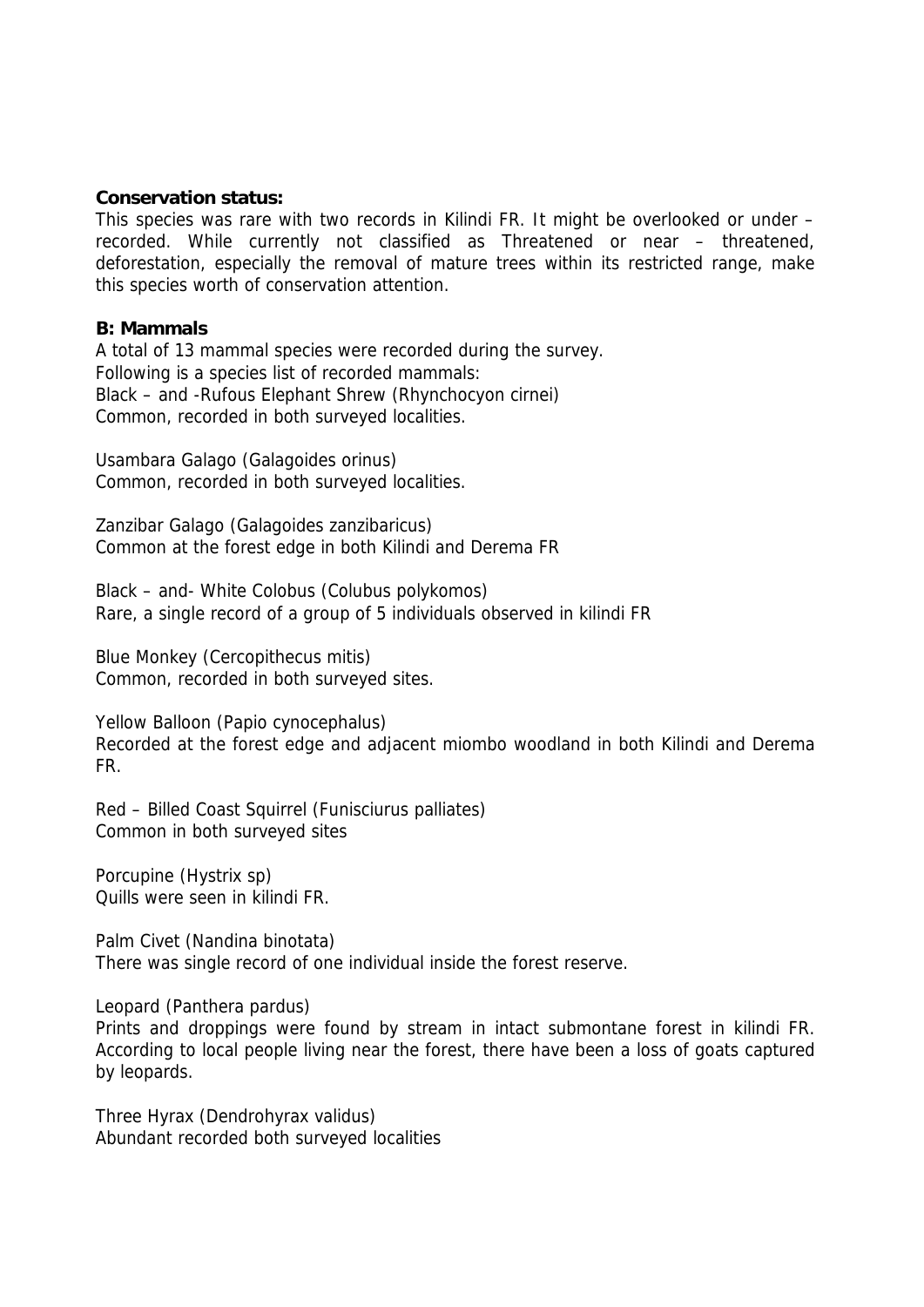Harvey's Red Duiker (Cephalophus harveyi) Recorded twice in kilindi FR.

Wild pig (Potamochoerus porcus) Very common, recorded in both Surveyed localities.

# **5. Human activities in the forests.**

- i) **Logging**: Despite the fact that pit sawing is banned, a big number of pit sawing sited were seen in the forest reserves. Most affected tree species include Newtonia bucchanannii, Khaya anthotheca and Milicia excelsa. In Kilindi village, a village chairman is own this illegal business. Poles are commonly collected in the forests.
- ii) **Cultivation**: As a result of confusion over the position of the forest reserve boundary in Kilindi FR. It is unclear wether some plantations of beans along water courses out of the forest are breaching the forest reserve. In any case this kind of riparian cultivation is illegal. No shambas recorded deep in the forest.
- iii) **Hunting**: Duiker hunting and trapping is common in the reserves. A porcupine hunter was regularly visiting caves in Kilindi FR.

# **6. Conclusion and Recommendations for conservation**

# **Conclusions:**

In May 2005 I surveyed submontane forest in kilindi and Derema forest reserves in Nguu mts. The aim was to collect data on birds, part of the project also involves the study of how the birds of these species have related from each another, also to gain understanding of the ecological requirements and the threats to the survival of the birds as well as mammals, with a view to promoting their conservation.

The forests of the eastern Arc Mountains comprise immensely rich and unique biological communities, and my results are testimony to this. However I confirmed the fact that these forests are subject to intense degradation and that there is an urgent need for an effective long – term conservation programme. Such a conservation programme must include three main components: protection of habitat, improvements in current farming practices and environmental education and publicity.

### **Recommendations**

i) The boundary between the forest reserves and the public land requires demarcation, possible involving the planting of quick – growing, non-invasive exotic three species.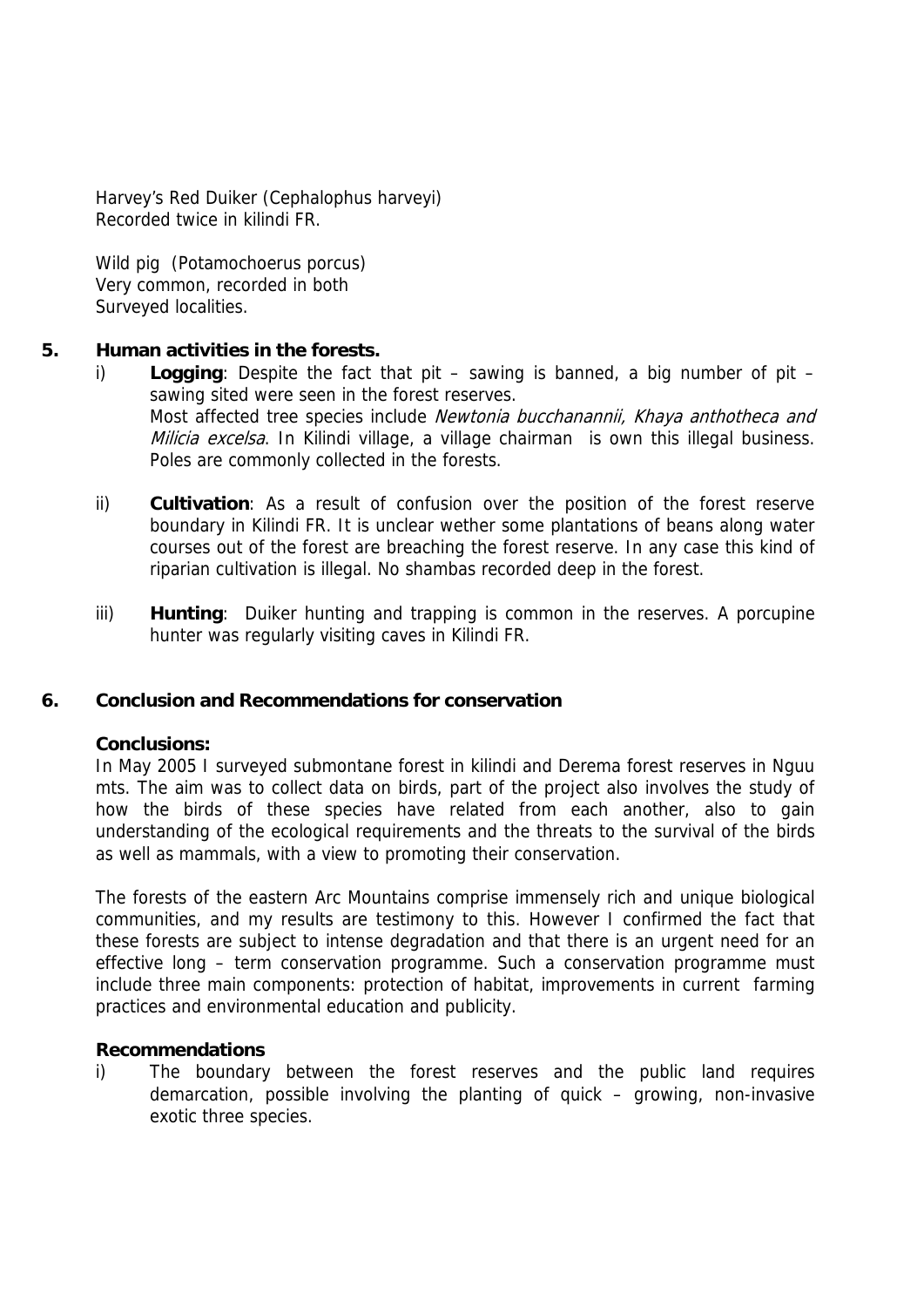- ii) Pit sawing activities which are currently occurring in the area illegally should be stopped as room as possible
- iii) Senior forestry staff should be appointed to live and work in the villages close to the forest reserves; currently foresters are living several kms from the forest and rarely visiting the forests.
- iv) Environmental education activities in the villagers surrounding the forest reserves should be initiated so as to protect to reserves and lay the basis for sustainable development in the future.
- v) Biodiversity research is needed in all forests within Nguu Mts. It is very likely that the Nguu mts hold many new subspecies and possible even species.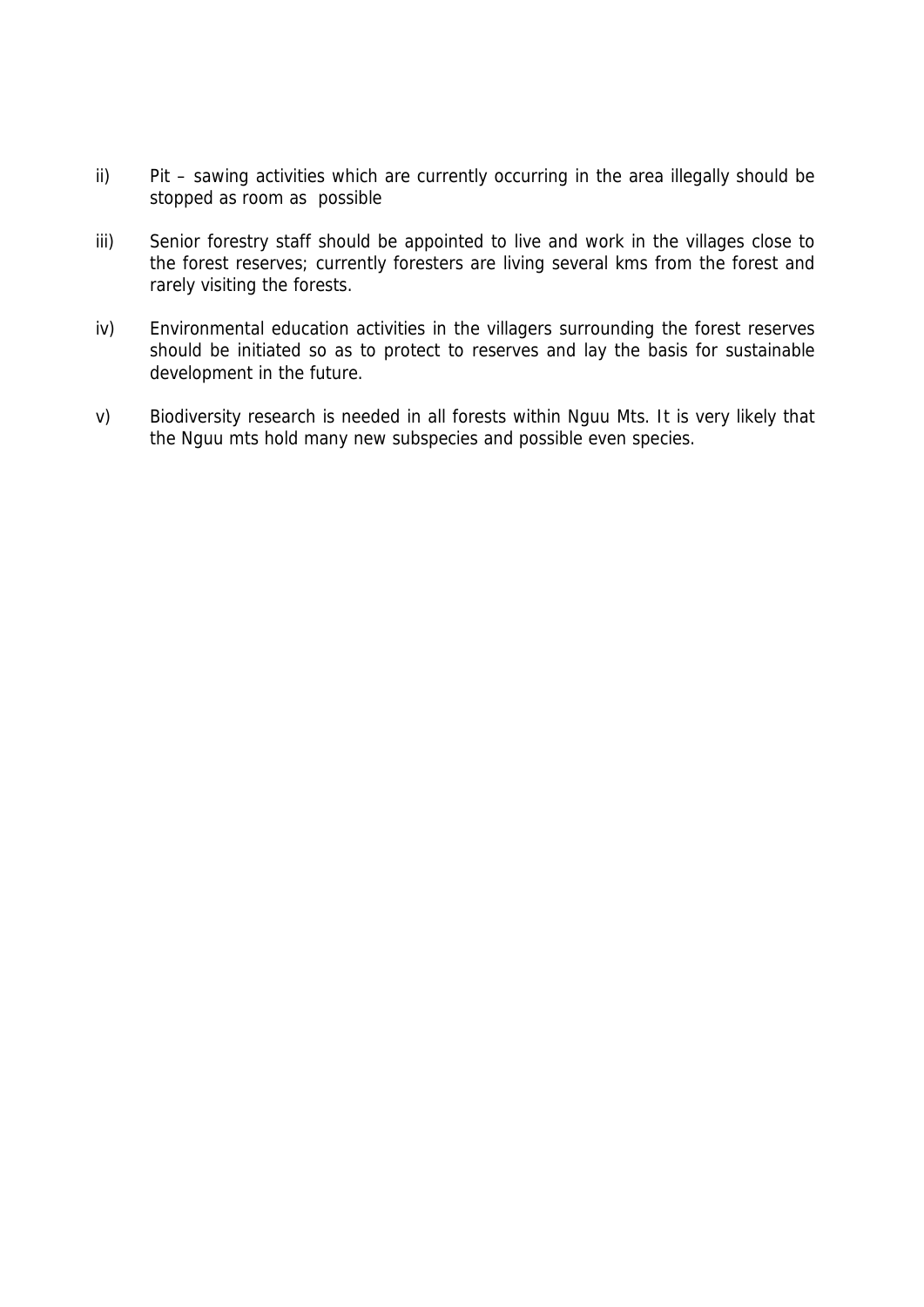| Camp Site                            | Coordinates                                                                 | Altitude | Habitat description                                                                                                                       | Duration of<br>survey                      | Amount of time<br>$m$ istneting(net -<br>metre - hrs | Observation<br>hrs |
|--------------------------------------|-----------------------------------------------------------------------------|----------|-------------------------------------------------------------------------------------------------------------------------------------------|--------------------------------------------|------------------------------------------------------|--------------------|
| A: Dibilo Camp<br>(Kilindi FR)       | Longitude. $37^0$ 33' 48"<br>Latitude. 5 <sup>0</sup> 34' 03"               | 800m.    | Secondary<br>submontane<br>forest, with grassland<br>and miombo<br>woodland at the<br>foothills of the mt.                                | May $6 - 11$ ,<br>2005                     | 7920<br>(Single netting<br>site)                     | 18                 |
| <b>B:Kibute Camp</b><br>(Kilindi FR) | Longitude $37^{\circ}35^{\circ}00^{\prime\prime}$<br>Latitude. $5^0$ 36' 30 | 1000m    | Secondary<br>submontane forest,<br>with characteristic of<br>coastal forest very<br>disturbed by pit -<br>sawing, and pole<br>collection. | May 12 - 18<br>2005                        | 13200<br>(Two netting<br>sites)                      | 13                 |
| C:Kalinga Camp<br>(Kilindi FR)       | Longitude 37 $^0$ 34′ 32″<br>Latitude $5^0$ 36' 10"                         | 1500m    | Submontane to<br>montane forest, less<br>disturbed with few<br>old pit-sawing signs.                                                      | $May19 - 24$<br>2005                       | 5280<br>(Single netting<br>site)                     | 18                 |
| D:Patwa Camp<br>(Derema FR)          | Longitude $37^0$ 30' 24"<br>Latitude $5^0$ 38' 20"                          | 800m.    | Secondary<br>submontane forest<br>with charactaristic of<br>coastal forest, quite<br>disturbed by pit -<br>sawing                         | May 24 - 29<br>Raining most<br>of the time | 3520<br>(Single netting<br>site)                     | 38                 |

List A: Surveyed sites, coordinates, altitudes, habitat description, duration, net – metre –hrs and observation hrs.

NB: Due to heavy rains in the last week of the survey, Derema FR was not well surveyed. In this case I suggest that I start with this forest in August for at least 10 days in higher altitudes before I do other forests.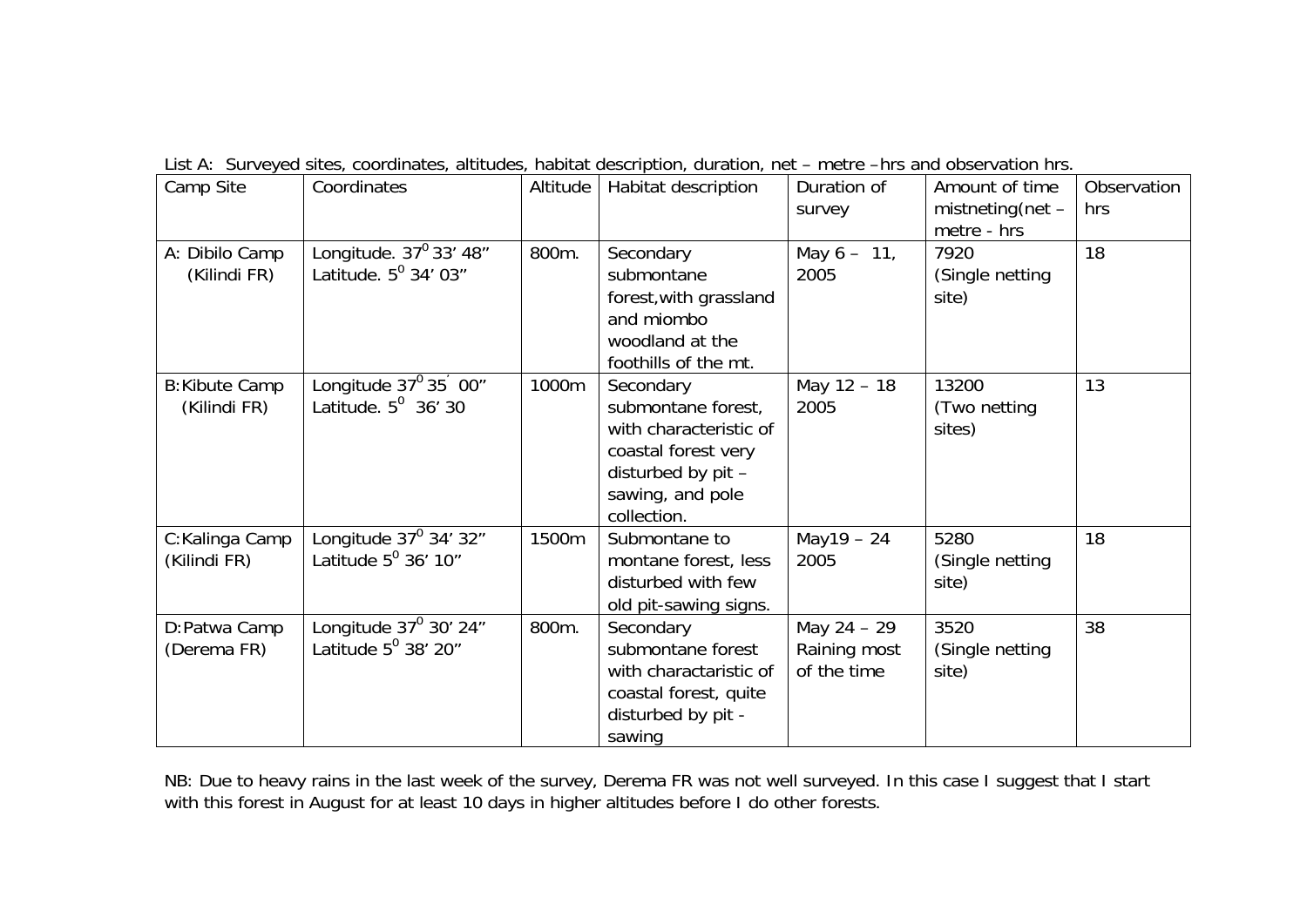# **LIST B: Annotated checklist of all birds recorded at surveyed sites.**

**Hamerkop** (Scopus umbretta) A pair was recorded in the pond at the forest edge in Kilindi FR collecting nesting materials.

**Southern Banded Snake - Eagle** (Circaetus fasciolatus) Recorded in both Kilindi and Derema FR.

**African Goshawk** (Accipiter tachiro) Recorded in both Kilindi and Darema FR.

**Great Sparrowhawk** (Accipiter melanoleucus) Recorded in Kilindi FR

**African Harrier – Hawk** (Polyboroides typus) Recorded at the forest edge in Kilindi FR

**Augur Buzzard** (Buteo augur) Recorded at the rocks within Kilindi FR

**Mountain Buzzard** (Buteo oreophilus) Commonly observed in Kilindi FR

**Bateleur** (Terathopius ecaudafus) A pair was seen at the cultivated land just at the forest edge in Derema FR.

**Long – Crested Eagle** (Lophaetus occipitalis) Single bird was recorded perched on the forest edge in Kilindi.

**African Crowned Eagle** (Stephanoaetus coronatus) Observed regularly at both sites,displaying and calling.

**Crested Guineafowl** (Guttera pucherani Seen and heard commonly in Kilindi FR

**Eastern Bronze – napped Pigeon** (Columba delegorguei) Very common, recorded in both kilindi and Derema FR

**Olive Pigeon** (Columba arquatrix) Recorded at kilindi FR.

**Lemon Dove** (Aplopelia Larvata) Common at Kilindi FR.

**Tambourine Dove** (Turtur tympanistria) Recorded in both Kilindi and Derema FR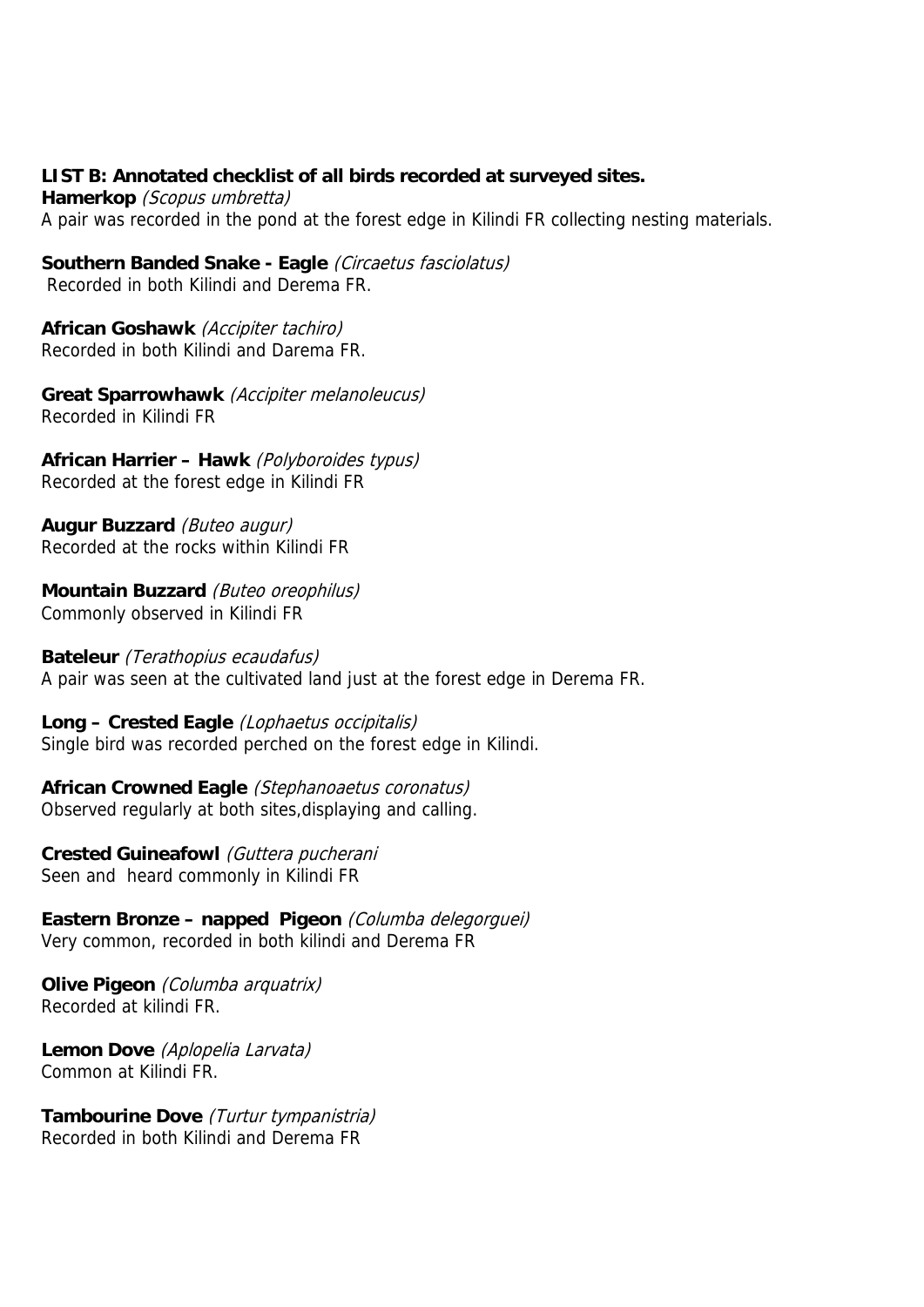**Brown – headed Parrot** (Poicephalus cryptoxanthusRecoeded in Kilindi FR. A flock of seven birds was seen perched in a dry tree.

**Purple – crested Turaco** (Tauraco porphyreolophus) Recorded in a forest patch about ½ km from Kilindi FR.

**Livingstone's Turaco** (Tauraco livingstonii) Abundant. Recorded in both surveyed sites.

**Barred long – tailed Cuckoo** (Cercococcyx montanus) Uncommon. Recorded in Kilindi FR.

**Yellowbill** (Centhmochares aereus) Recorded in Kilindi FR.

**White – browed Coucal** (Centropus superviliousus) Common. Recorded in both kilindi and Derema FR. Mostly at the forest edge and grassland.

**African Wood Owl** (Strix woodfordii) Recorded in both Kilindi and Derema FR.

**Mottled Swift** (Apus aequatorialis) Flocks were recorded in both Kilindi and Derema FR.

**African Palm Swift** (Cypsiurus parvus) Recorded at the forest edge and shambas

**Speckled Mousebird** (Colius striatus) Only recorded in Derema FR, where two flocks of three and ten birds were noted.

**Narina Trogon** (Apaloderma narina) Recorded in both Kilindi and Derema FR

**Bar – tailed Trogon** (Apaloderma vittatum) Recorded in Kilindi FR.

Pygmy Kingfisher (Ispidina picta) Recorded in both Kilindi and Derema FR.

Little Bee – eater (Merops pusillus) Recorded at the forest edge in both kilindi and Derema FR.

**Crowned Hornbill** (Tockus albotermninatus) Common, recorded in both Kilindi and Derema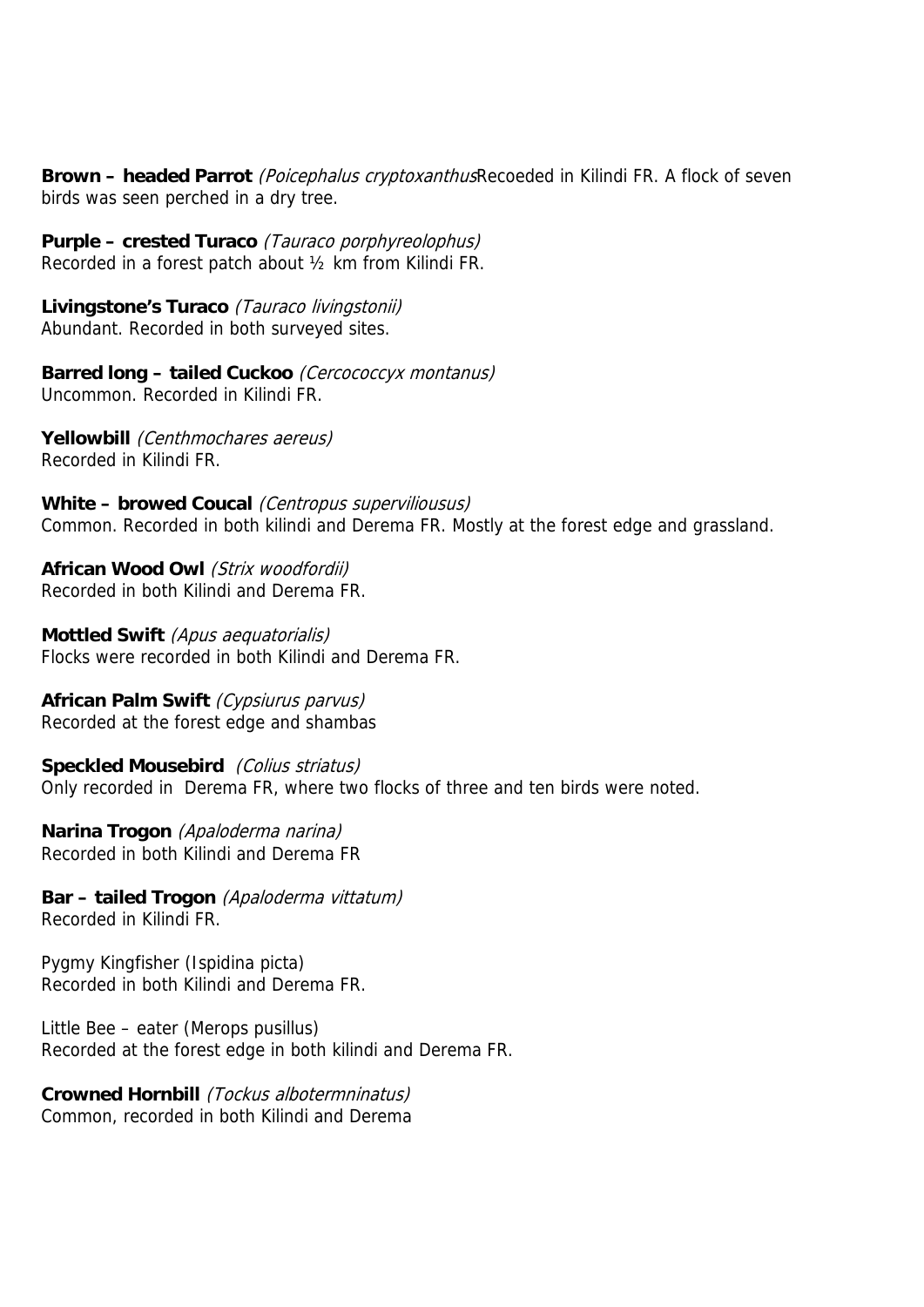## **Trumpeter Hornbill** (Byconistes bucinator)

Abudant. Flocks were recorded in both Kilindi and Derema FR.

#### **Silvery –checked Hornbill** (Bycanistes brevis)

Abundant in both surveyed sites. Always recorded in forest and often in flocks with b. bucinator.

**Yellow – rumped Tinkerbird** (Pogoniulus bilineatus) Recorded in both Kilindi and Derema FR.

**Green Barbet** (Stactolaema olivacea Abundant in both Kilindi and Derema FR.

**Red – fronted Tinkerbird** (Pogoniulus pusillus A pair was recorded at Derema FR

**Scaly –throated Honeyguide** (Indicator variegates) Recorded in Kilindi FR.

**Cardinal Woodpecker** (Dendropicos fuscescens) Recordied in Kilindi FR.

**African Broadbill** (Smithornis capensis) Common, recorded in both surveyed sites

**Lesser Striped Swallow** (Hirundo abyssinica) Flocks were recorded in both Kilindi and Derema FR.

**Black Saw – wing** (Psalidoprocne holomelas) Common in both Kilindi and Derema FR.

**Mountain Wagtail** (Motacilla clara) A singe pair was recorded on a fast flowing stream in Kilindi FR.

**Black Cuckoo – shrike** (Campephaga flava) Recorded at the forest edge in Kilindi FR.

**Common Bulbul** (Pycnonotus barbatus) Common, recorded in both Kilindi and Derema FR Mostly in forest edge and glades.

# **Little Greenbul (Andropadus virens)**

Abundant recorded in both surveyed sites.

**Shelley's Greenbul** (Andropadus masukuensis) Common, recorded in both surveyed sites.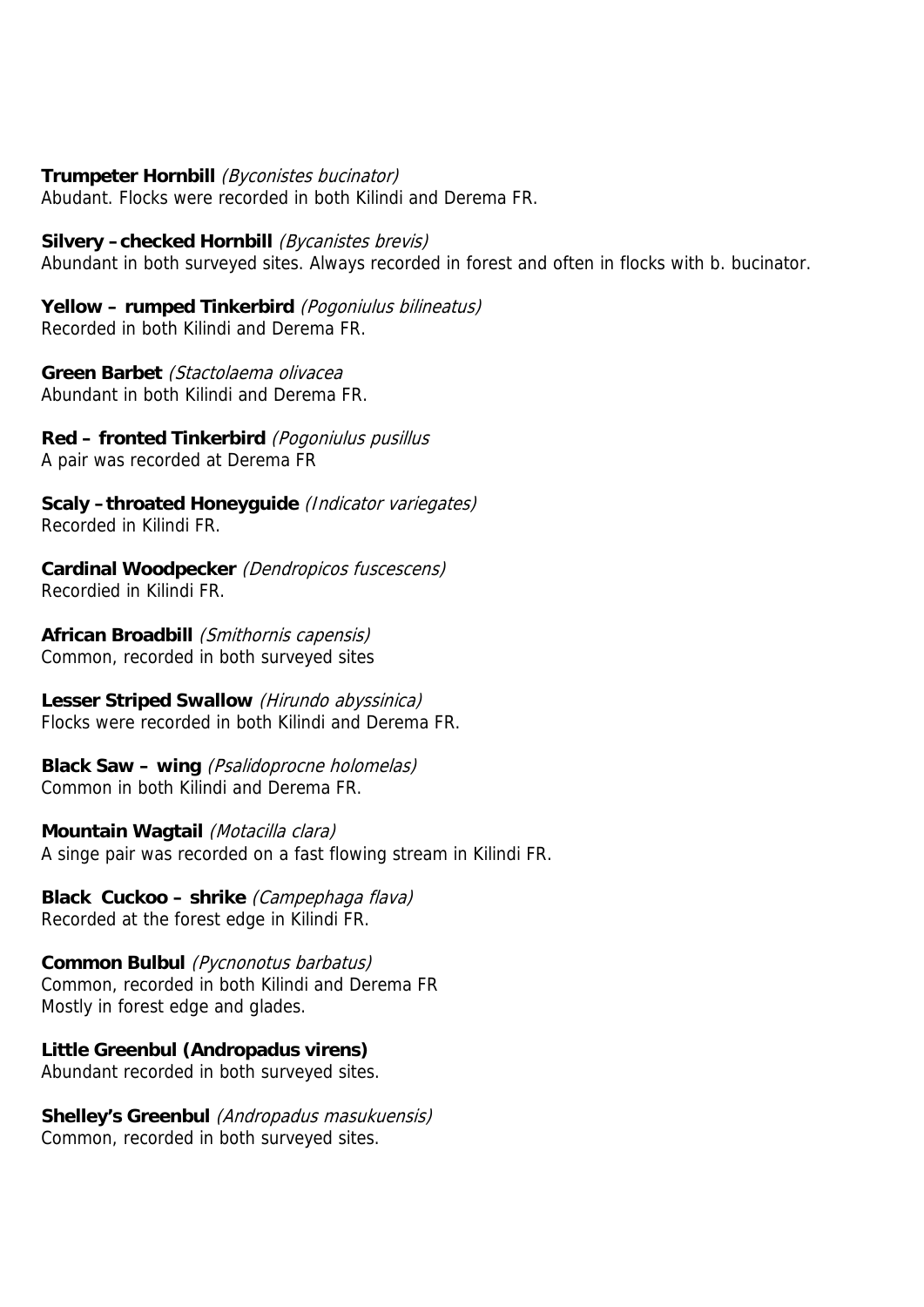**Yellow – streaked Greenbul** (Phyllastrephus flavostriatus) Common, recorded in Kilindi FR.

**Tiny Greenbul** (Phyllastrephus debilis) Rare, two individuals were recorded in Kilindi FR.

**Cabanis's Greenbul** (Phyllastrephus cabanisi) Rare, two individuals were nettled in Kilindi FR

**White – starred Robin** (Pogonocichla stellata) Rare in both Kilindi and Derema FR (One recorded in Kilindi and three in Derema FR)

**East Coast Akalat** (Sheppardia gunningi) Common, recorded in both surveyed sites

**White – chested Alethe** (Alethe fuelleborni) Common, recorded in both surveyed sites.

**White – browed Robin – Chat** (Cossypha leuglini) This forest edge species was recorded in both Kilindi and Derema FR.

**Red – capped Robin – chat** (Cossypha natalensis) Common, recorded in both Kilindi and Derema FR.

**Orange Ground - Thrush** (Zoothera gurneyi) Rare, recorded in Kilindi

**Red-tailed Ant –thrush** (Neocossyphus rufus) Common, recorded in both Kilindi and Derema FR.

**Evergreen Forest Warbler** (Bradypterus lopezi) Recorded in Kilindi FR in intact and dengraded submontane forest.

**Yellow throated Woodland Warbler** (Phylloscopus ruficapilla) Recorded in Kilindi FR.

**Kretschmer's Logbill** (Macrosphenus kretschmeri) Recorded in Derema FR.

**Tawny – flanked Prinia** (Prinia Subflava) Recorded in the grassland at the forest edge.

**Black – headed Apalis** (Apalis melanocephala) Recorded in Kilindi FR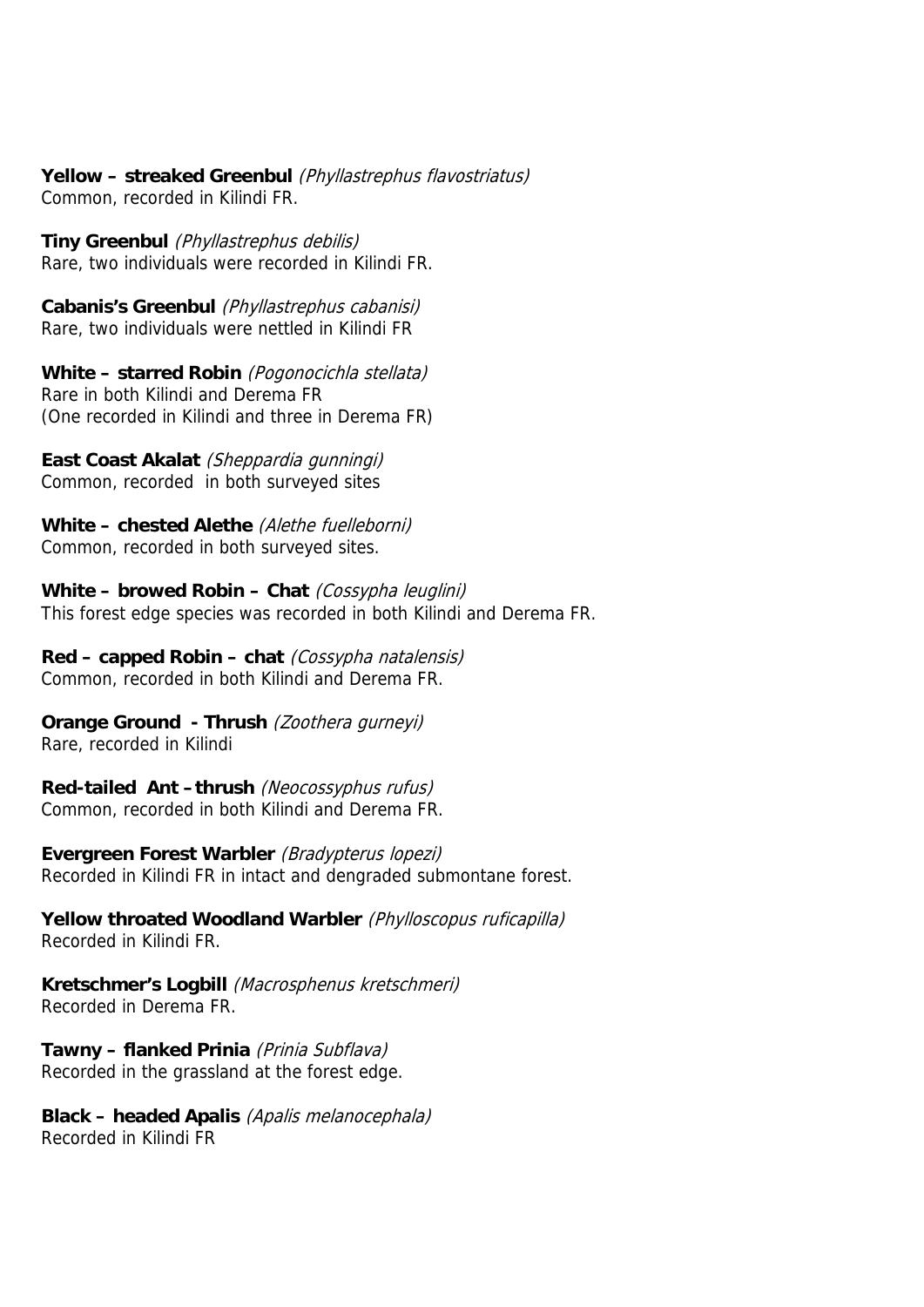**Green – blacked Camaroptera** (Camaroptera brachyura) Recorded in Both Kilindi and Derema FR

**Ashy Flycatcher** (Muscicapa caerulescens) Recorded at the forest edge in Kilindi FR

**African Dusky Flycatcher** (Muscicapa adusta) Recorded in Kilindi FR.

**Chin – spot Batis** (Batis molitor) Recorded in Derema FR

**Forest Batis** (Batis mixta) Common ,recorded in both Kilindi and Derema FR.

**Black – throated Wattle - eye** (Platysteira paltata) Recorded in kilindi FR.

**African Paradise – flycatcher** (Terpsiphone viridis Common, recorded in both Kilindi and Derema FR

**Crested Flycatcher** (Trochocercus cyanomelas) Common, recored in both Kilindi and Derema FR.

**Yellow White – eye** (Zosterops senegalensis) Rare, single record in kilindi FR.

**Moreaui's Sunbird** (Nectarinia moreaei) Rare two records in a mixed – feeding party in Kilindi FR.

**Amethyst Sunbird** (Chalcomitra amethystine) Recorded at the forest edge in Derema FR.

**Oliver Sunbird** (Cyanomitra olivacea) Very common, recorded in both surveyed sites.

**Collared Sunbird** (Hedydipna collaris) Common at all surveyed site

**Uluguru Violet – backed Sunbird** (Anthreptes neglectus) Rare, single record at Derema FR.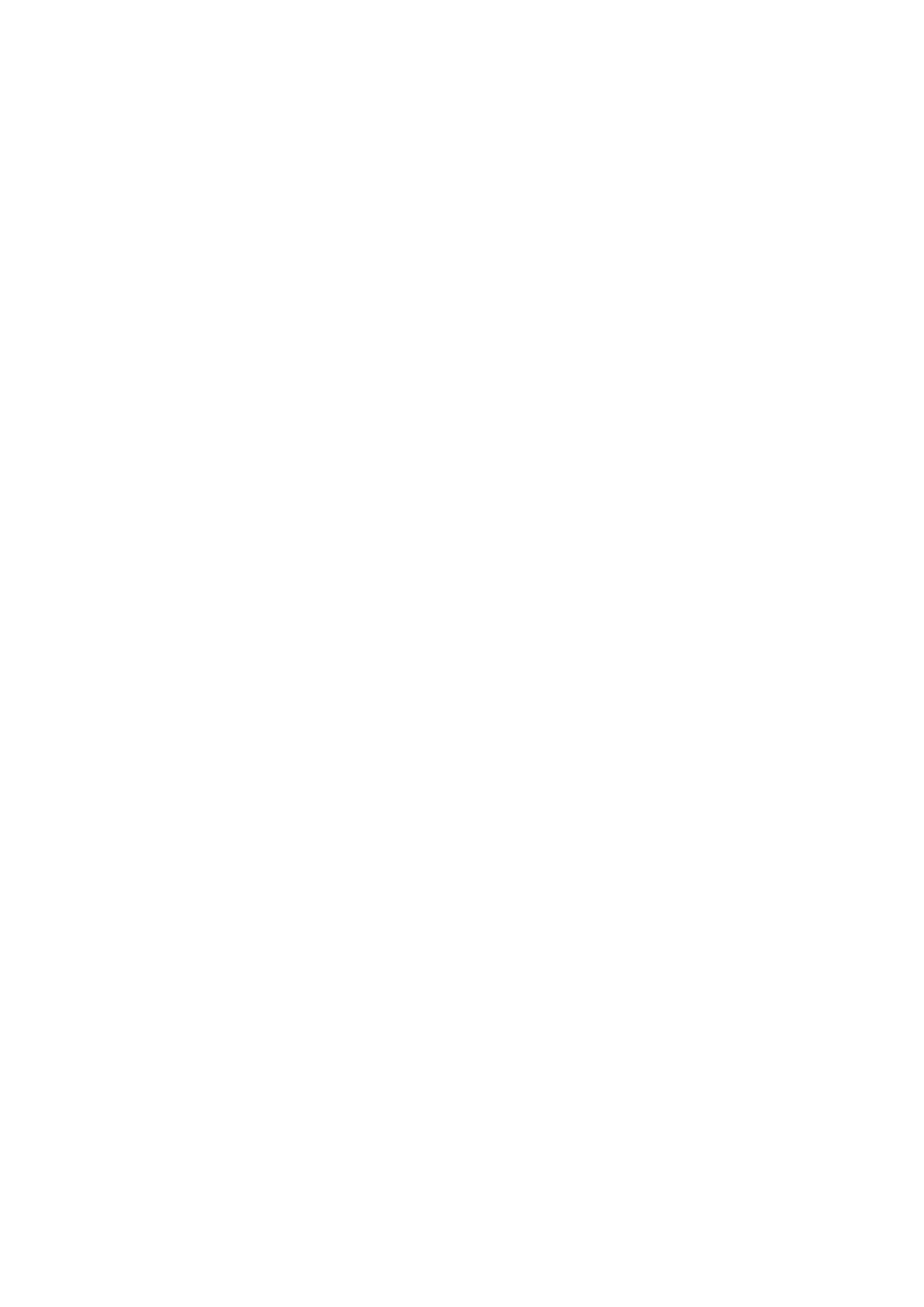# **Tropical Boubou** (Laniarius aethiopius)

Recorded in both Kilindi and Derema FR. Mostly in forest edge and glodes.

**Black – backed Puffback** (Dryoscopus cubla) Common, recorded in both surveyed sites

**Black – fronted Bush – Shrike** (Malaconotus nigrifarons) Rare, recorded in Kilindi FR.

# **Retz's Helmet – shrike** (Prionops retzii)

Recorded at the riverine Forest edge in Kilindi FR.

**Square – tailed Drongo** (Dicrurus ludwigii) Common, recorded in both surveyed sites.

# White – napped Raven (Corvus albicolis)

Common, a flock of more then 30 birds were common up the rock in Kilindi FR

### **Green – headed Oriole** (Oriolus chlorocephalus) Common, recorded in both surveyed sites.

# **Kenrick's Starling** (Poeptera kenricki)

Rare, two records in Kilindi FR.

# **Red – winged Starling** (Onychognathus morio)

Common, recorded in submontane forest and forest edge. Often seen in monospecific flocks comprising up to ten individuals.

# **Spectacled Weaver** (Ploceus ocularis)

Common, recorded at the forest edge in both kilindi and Derema FR.

# **Golden Weaver** (Ploceus subaureus)

Recorded at the forest edge in Kilindi FR

# **Dark - backed Weaver** (Plocens bicolor)

Common, usually observed in groups of two to three in mixed – species flocks. This species appeared to closely associate with squeare –tailed Drongo.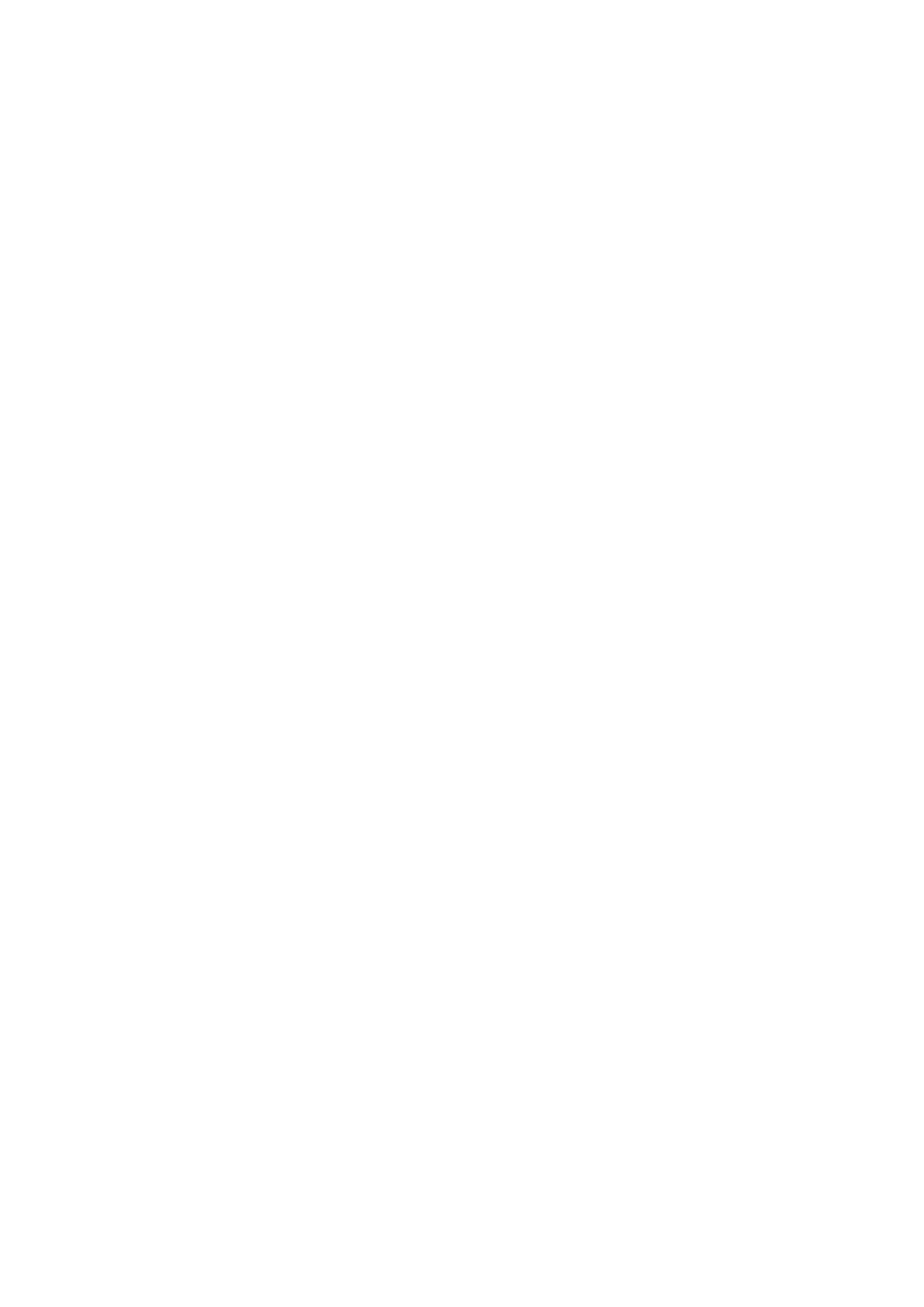# Peters 's Twinspot (Hypargos niveoguttatus) Common, recorded in both surveyed sites.

**Green – backed Twinspot** (Mandigoa nitidula) Common, recorded in both surveyed sites.

**Red – faced Crimsonwing** (Cryptospiza reichenovii) Rare, only single record in Kilindi FR.

# **Common Waxbill** (Estrilda astrildi)

Common, flocks were recorded at the forest edge in cultivated area in both Kilindi and Derema FR.

# **Bronze Mannikin** (Lonchura cucullata)

Common, always recorded in the forest edge and cultivated areas both in Kilindi and Derema.

# **Black – and – white Mannikin** (Lochura bicolor)

Recorded in the forest glade in Kilindi FR.

# **Yellow – fronted Canary** (Serinus Mozambicus)

Small flocks were recorded at the cultivation in the forest edge in Kilindi FR.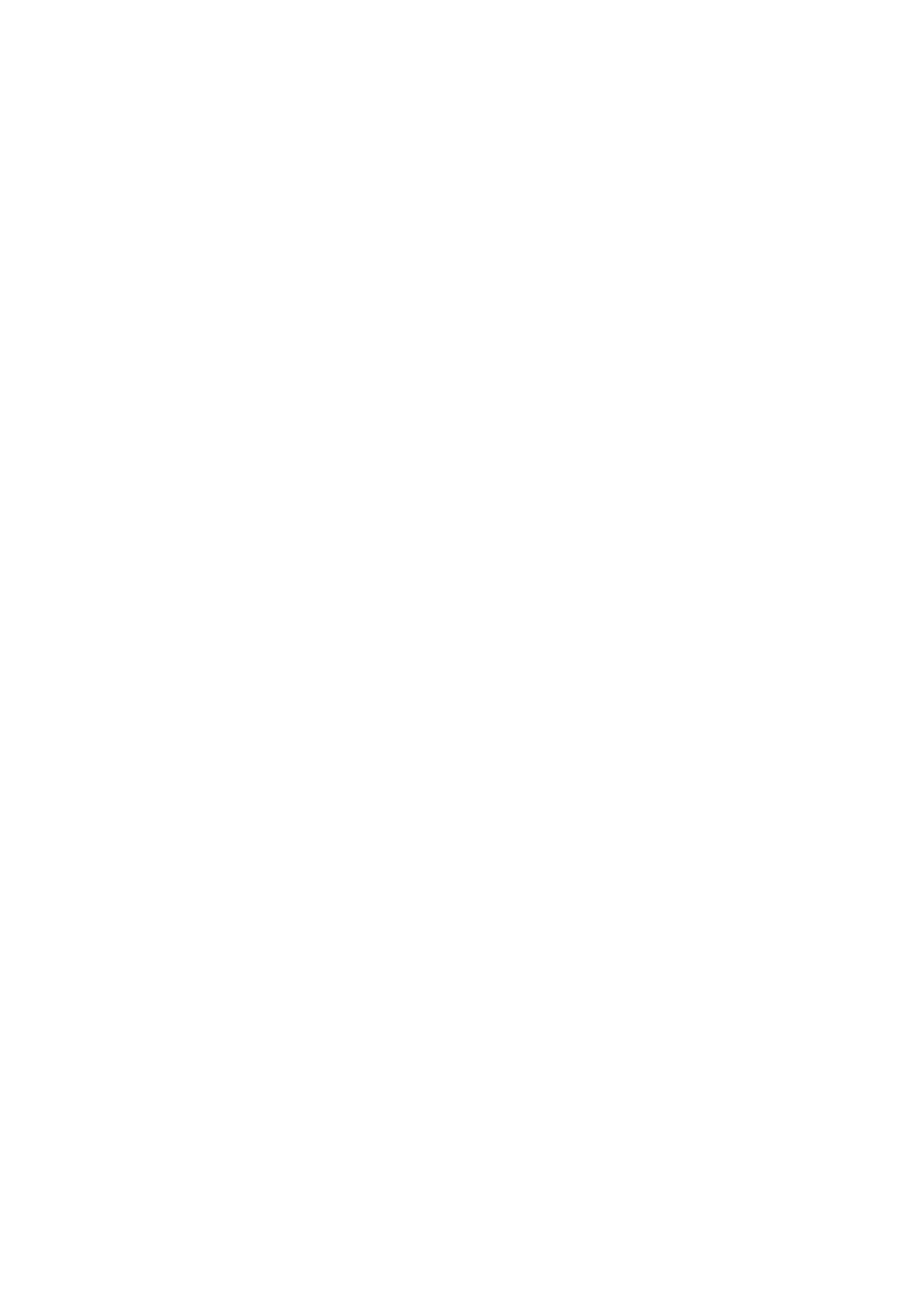|  |  |  |  | <b>LIST C: Collected anatomical specimens</b> |  |  |
|--|--|--|--|-----------------------------------------------|--|--|
|--|--|--|--|-----------------------------------------------|--|--|

| <b>SPECIES</b>           | <b>SKINS</b>   | <b>BLOOD</b>   | <b>WET</b>       | <b>SKELETONS</b> |
|--------------------------|----------------|----------------|------------------|------------------|
|                          |                | <b>SAMPLES</b> | <b>SPECIMENS</b> |                  |
| Accipiter tachiro        | 1              |                |                  |                  |
| Centropus supericiliosus | $\mathbf{1}$   |                |                  |                  |
| Cecyx picta              | 1              |                |                  |                  |
| Stactolaema olivacea     | 4              | 4              |                  |                  |
| Indicator variegatus     | 1              | 1              |                  |                  |
| Smithornis capensis      |                | 4              |                  |                  |
| Psalidoprocne            |                | $\mathbf{1}$   |                  |                  |
| holomelas                |                |                |                  |                  |
| Pycnonotus barbatus      | 1              | 1              |                  |                  |
| Andropadus virens        | $\overline{7}$ | 9              | 1                |                  |
| Andropadus               | 11             | 11             | $\overline{2}$   |                  |
| masukuensis              |                |                |                  |                  |
| Phyllastrephus           | 7              | 8              | 1                |                  |
| flavostriatus            |                |                |                  |                  |
| Phyllastrephus cabanisi  | $\overline{2}$ | $\overline{2}$ |                  |                  |
| Sheppardia gunningi      | 7              | 9              |                  | $\overline{2}$   |
| Alethe fuelleborni       | 7              | 10             |                  |                  |
| Cossypha heuglini        | $\overline{2}$ | $\overline{2}$ |                  |                  |
| Cossypha natalensis      | 9              | 9              |                  |                  |
| Zoothera gurney          |                | 1              |                  | 1                |
| Neocossyphus rufus       | 1              | $\overline{2}$ |                  | 1                |
| Macrosphenus             | 1              | 1              |                  |                  |
| kretschmeri              |                |                |                  |                  |
| Heliolais erythroptera   | 1              | 1              |                  |                  |
| <b>Batis molitor</b>     | $\overline{2}$ | $\overline{2}$ |                  |                  |
| Batis mixta              | 13             | 13             |                  |                  |
| Trochocercus             |                | 1              |                  |                  |
| cyanomelas               |                |                |                  |                  |
| Nectarinia olivacea      |                | $\overline{4}$ |                  |                  |
| Dicrurus ludwigii        |                | 1              |                  |                  |
| Ploceus ocularis         | 1              |                |                  |                  |
| Hypargos niveoguttatus   |                | $\mathfrak{Z}$ |                  |                  |
| Mandingoa nitidula       |                | 3              |                  |                  |
| Cryptospiza reichenovii  | 1              | 1              |                  |                  |

# **LIST D: Number of individuals netted during the survey**

| <b>SPECIES</b>      | Kilindi forest Reserve | Derema Forest Reserve |
|---------------------|------------------------|-----------------------|
| Accipiter techiro   |                        |                       |
| Turtur tympanistria |                        |                       |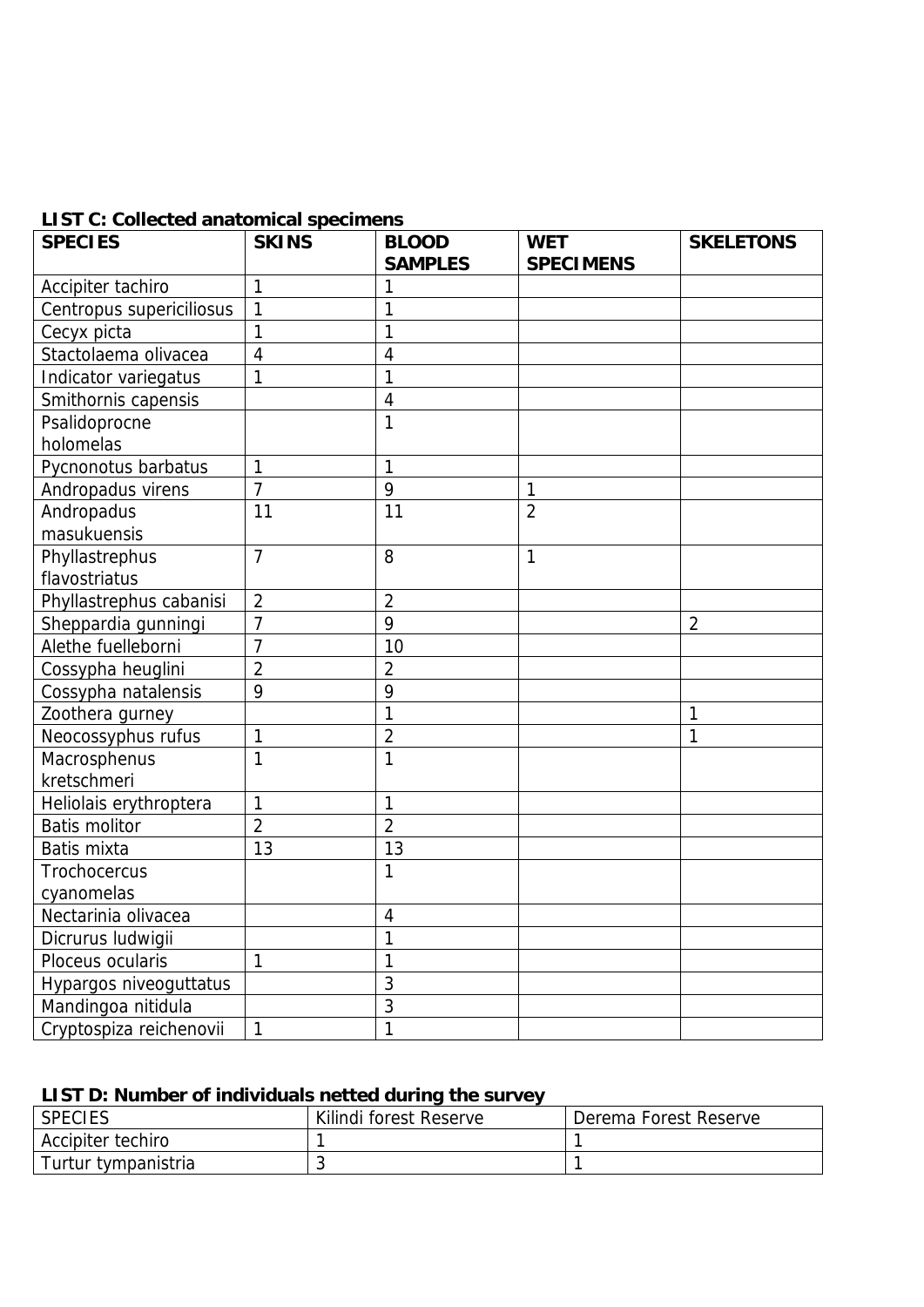| Centropus superciliousus     |                | 1              |
|------------------------------|----------------|----------------|
| Cecyx picta                  | $\overline{2}$ | 3              |
| Stactolaema olivacea         | $\overline{4}$ |                |
| Indicator variegatus         | 1              |                |
| Smithornis capensis          | 6              |                |
| Psalidoprocne holomelas      | $\overline{2}$ |                |
| Pycnonotus barbatus          |                | $\overline{2}$ |
| Andropadus virens            | 16             | $\overline{4}$ |
| Andropadus masukuensis       | 14             |                |
| Phyllastrephus flavostriatus | 10             |                |
| Phyllastrephus cabanisi      | $\overline{2}$ |                |
| Sheppardia gunningi          | 13             | $\overline{2}$ |
| Alethe fuelleborni           | 12             |                |
| Cossypha heuglini            |                | $\overline{2}$ |
| Cossypha natalensis          | 12             | $\overline{2}$ |
| Zoothera gurneyi             | 1              |                |
| Neocossyphus rufus           | $\overline{2}$ |                |
| Macrosphenus kretschmeri     |                | $\overline{2}$ |
| Heliolais erythroptera       |                | 1              |
| <b>Batis molitor</b>         |                | $\overline{2}$ |
| Batis mixta                  | 13             |                |
| Trochocercus cyanomeles      | 8              | $\overline{4}$ |
| Nectarinia olivacea          | 31             | 6              |
| Dicrurus ludwigii            | $\overline{2}$ |                |
| Ploceus ocularis             |                | 1              |
| Hypargos niveoguttatus       | 13             | 6              |
| Mandingoa nitidula           | 7              | $\overline{2}$ |
| Cryptospiza reichenovii      | 1              |                |